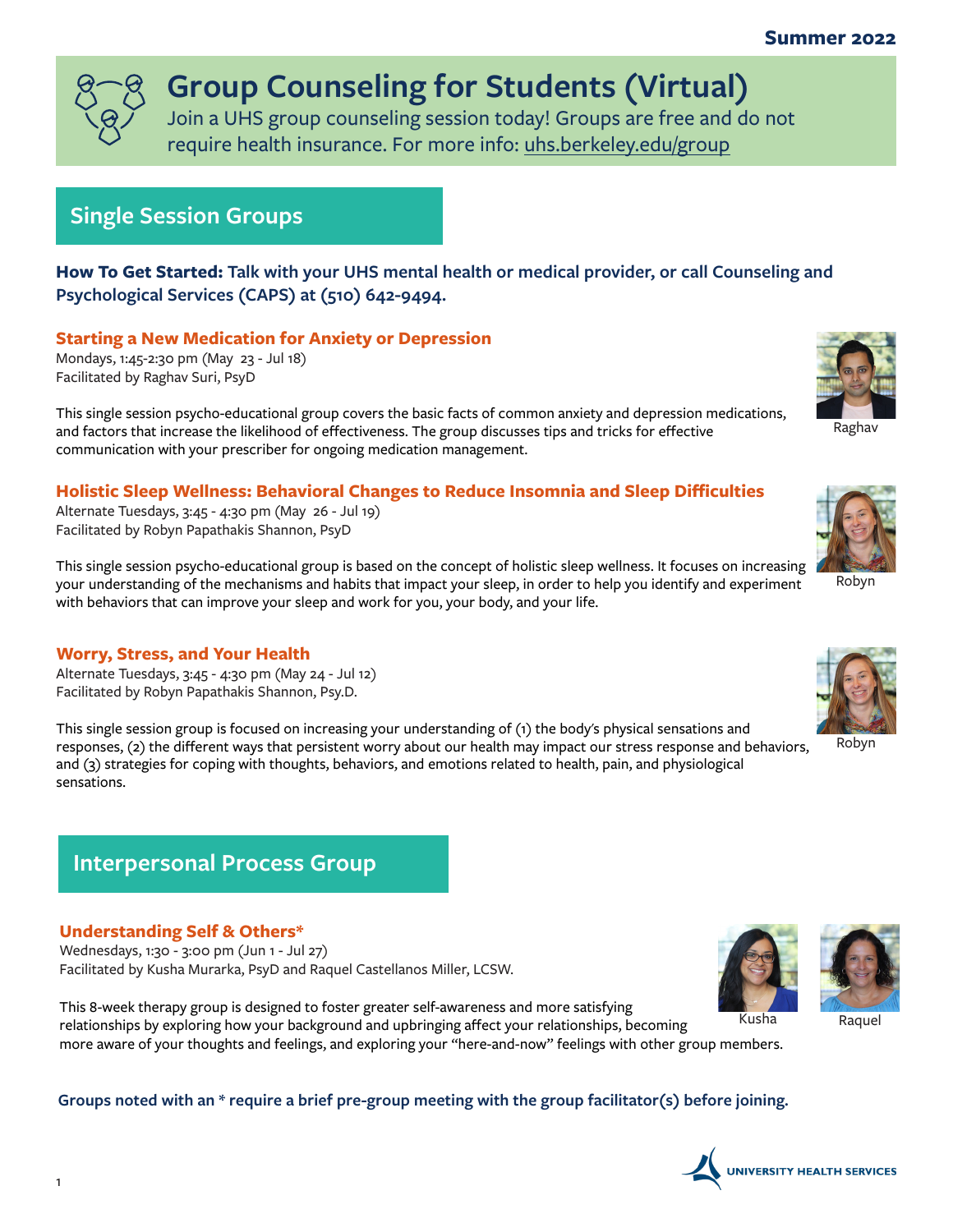**How To Get Started: Unless otherwise stated in the description, register at** [bit.ly/uhsgroups](https://bit.ly/uhsgroups)**, sign up via the eTang portal, talk with your UHS mental health or medical provider, or call CAPS at (510) 642-9494. Groups noted with an \* require a brief pre-group meeting with the group facilitator(s) before joining.**

#### **Grinding All My Life: Power, Purpose, and Black Men In Sport**

Mondays, 4:00 - 5:30 pm (May 16 - Jun 13) Facilitated by Ed Garnes, MA

This 4 week group will delve into the stressors, challenges, and successes of Black men navigating the unique realities of major college athletics. Using solution-focused dialogue and skill-building activities, attendees will learn practical strategies for living their best lives.

#### **Graduate Women's Support**

Mondays, 5:00 - 6:30 pm (Jun 13 - Aug 15) Facilitated by Linda Zaruba, PhD.

This support group is offered for students who self-identify as female graduate students who wish to come together to share the challenges and struggles of being a grad student, discuss ways to balance school & personal life, discuss relationships with advisors and peers, increase self-confidence, and develop relationships with other women in grad school.

#### **BIPOC Womxn Healing Circle\***

Tuesdays, 3:30 - 5:00 pm (Jun 7 - Jul 26) Facilitated by Cynthia Medina, PhD and Monica Becerra, PhD.

This healing circle is designed for self-identified Black, Indigenous, Womxn of Color who want to build community through collective witnessing, empathic presence, and shared solidarity. Collectively, we

will foster a supportive, affirming, confidential space where we can discuss our multiple intersecting identities, relationships, holistic wellness, spirituality, career aspirations, microaggressions and "isms", racial-trauma healing, and other topics of interest.

#### **Graduate Men's Support\***

Thursdays, 1:30 - 3:00 pm (Jun 2 - Aug 11) Facilitated by Richard Chiovarelli, PsyD.

This weekly support group is offered for students who self-identify as male grad students who wish to come together to discuss the challenges of being a grad student, ways to deal with the hurdles & hassles of school, find ways to connect with others, discuss relationship issues, and consider ways to manage stress & live a balanced life as a Berkeley student.

#### **Alcohol and Other Drug - Harm Reduction Group**

Date and time (Start date TBD) Facilitated by Robin Walley, LCSW

uhs.berkeley.edu/group

(510) 642-9494

This weekly group acknowledges that different goals work for different people. With the support of the group, you can work on finding the right balance for yourself, in order to get what you want from your substance use choices, without the things you don't want.

Please call Social Services at (510) 642-6074, to set up an intake with an AOD counselor to get started.

Cynthia











# **Counseling and Psychological Services (CAPS)**

**UNIVERSITY HEALTH SERVICES** Tang Center



Ed